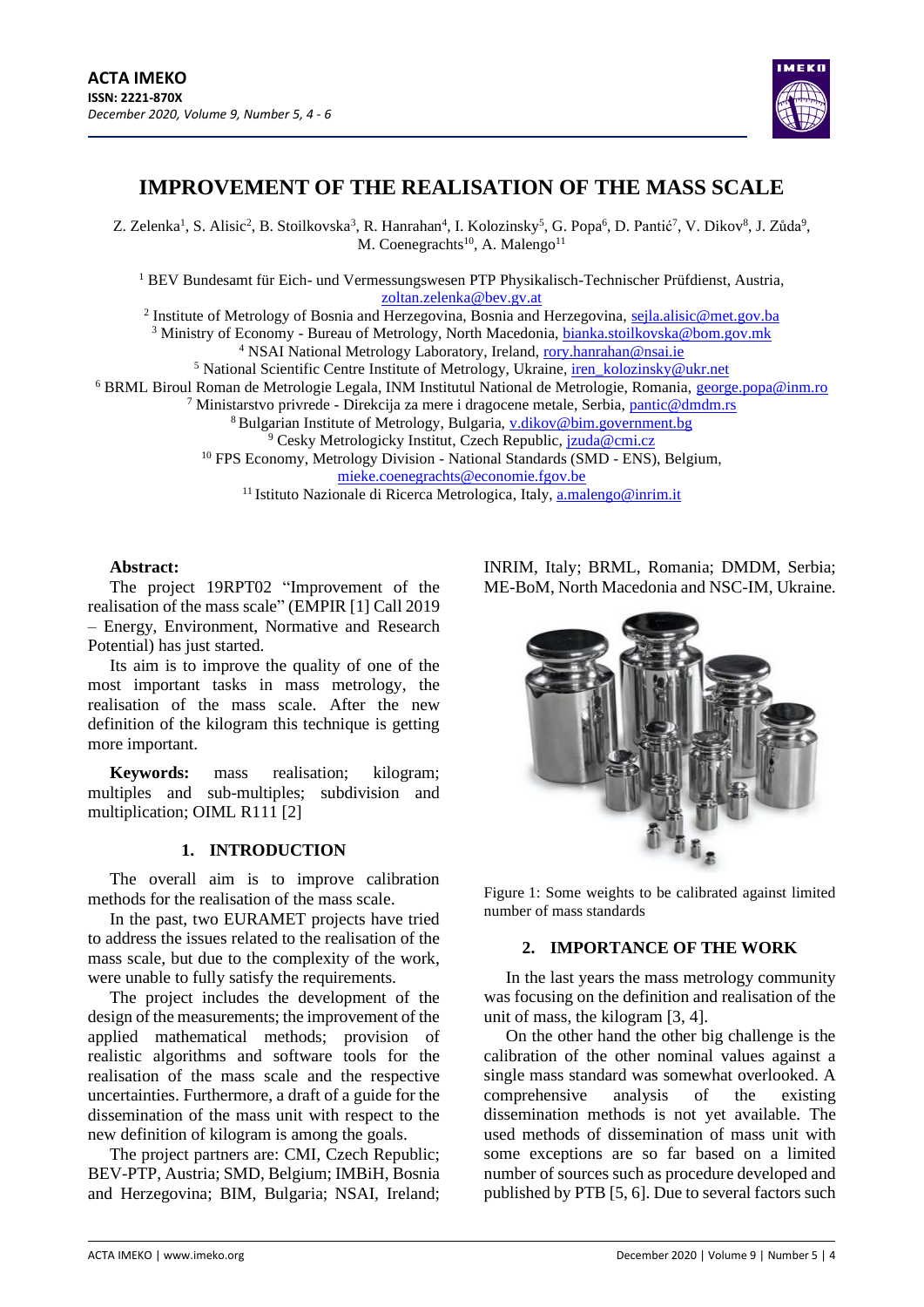as involvement of robotic mass comparators, dimensional limitations of the inner chambers or weighing pans of the mass comparators or different composition of the weighing set, the methods shall be reshaped to the actual laboratory needs. Some available publications are covering parts of the task [7 - 14].

Despite the very recent new SI, usually the 1 kg mass standard is still used as starting point of the dissemination process, as it was at the time when the definition of the kilogram was based on the international prototype.

One of the outcomes of the new definition is that the uncertainty of the calibration of the one kilogram mass standards is increased. It forces a lot of national metrology institutes to enlarge their calibration measurement capabilities [15]. The most important scientific result of the proposed improvement in subdivision and multiplication techniques is that it could play an important role in preventing many National Metrology Institutes (NMIs) from being forced to increase their Calibration and Measurement Capabilities [15].

The specific objectives of the project are:

a) to analyse the methods for realisation and dissemination of the mass scale including the impact from the recent redefinition of the kilogram; to create an appropriate methodology in order to optimise for different technical requirements and parameters (e.g. robustness, effectiveness, small uncertainty, properties of different weighing instruments, different types of weight sets, number of control weights or standards).

b) to develop and implement calibration methods to realise, improve and maintain the mass scale.

c) to develop advanced mathematical and statistical tools and software solutions to calculate the results from mass measurements and to evaluate the associated uncertainties (including correlations between standards and measurements and handling of outliers).

d) to draft a EURAMET guideline for the realisation of the mass scale.

e) for each participant, to develop an individual long-term strategy.

### **3. AIMED SCIENTIFIC RESULTS**

Improved designs of the measurements with guidance for choosing an appropriate design will be produced. It includes optimisation for robustness, effectiveness, uncertainty, taking into account the properties of different weighing instruments, different types of set of weights, the number of control weights and mass standards.

Second scientific results would be a reduction of the uncertainties via better mathematical methods. Currently used mathematical solutions are usually limited to ordinary or weighted least squares methods. Generally, these methods do not allow the use of multiple mass standards as input to the disseminations. This is probably the biggest opportunity to improve the realisation of the mass scale, because the different realisation of mass unit delivers calibration of different nominal values. Recalling that in the past the one kilogram was the solely the starting point of the realisation of the mass scale. Nowadays with Kibble balances, the mass of weights with a wider range of nominal values can be determined (e.g. 50 g to 1 kg) while using other techniques (e.g. capacitive, electrostatic) small mass standards (e.g. 10 mg to 1 g) can be realised. All these calibrated mass standards shall be included as input into the calculation of the mass scale in order to reduce the uncertainties.

## **4. SUMMARY**

This article is to bring into attention the scientific potential of the EMPIR project "Realmass", which is aiming the improvement of one of the most important techniques in mass metrology, the realisation of the mass scale.

## **5. ACKNOWLEDGMENT**

This project has received funding from the EMPIR programme co-financed by the Participating States and from the European Union's Horizon 2020 research and innovation programme.

### **6. REFERENCES**

- [1] European Metrology Programme for Innovation and Research (EMPIR), EURAMET. Online [accessed 20200817]: [https://www.euramet.org/research](https://www.euramet.org/research-innovation/research-empir/)[innovation/research-empir/](https://www.euramet.org/research-innovation/research-empir/)
- [2] OIML Recommendation R 111, Weights of classes  $E_1$ ,  $E_2$ ,  $F_1$ ,  $F_2$ ,  $M_1$ ,  $M_1$ <sub>-2</sub>,  $M_2$ ,  $M_2$ <sub>-3</sub> and  $M_3$ .
- [3] EURAMET EMRP JRP SIB05 NewKILO Developing a Practical Means of Disseminating the New Kilogram.
- [4] EURAMET EMRP JRP SIB03 kNOW Realisation of the awaited definition of the kilogram - resolving the discrepancies.
- [5] M. Borys, R. Schwartz, A. Reichmuth, R. Nater, Fundamentals of Mass Determination, Springer, 2012.
- [6] R. Schwartz, M. Borys, F. Scholz, Guide to Mass Determination with High Accuracy, Physikalisch-Technische Bundesanstalt Braunschweig and Berlin, Wirtschaftsverlag NW, Bremerhaven, 2007.
- [7] W. Bich, "Variances, Covariances and Restraints in Mass Metrology", Metrologia vol. 27, no. 3, pp. 111-116, 1990.
- [8] Z. Zelenka, "Dissemination of the unit of mass in a fully automatic mass laboratory using subdivision", Proc. XIX IMEKO World Congress, Lisbon, Portugal, 6 – 11 September 2009. Online [accessed